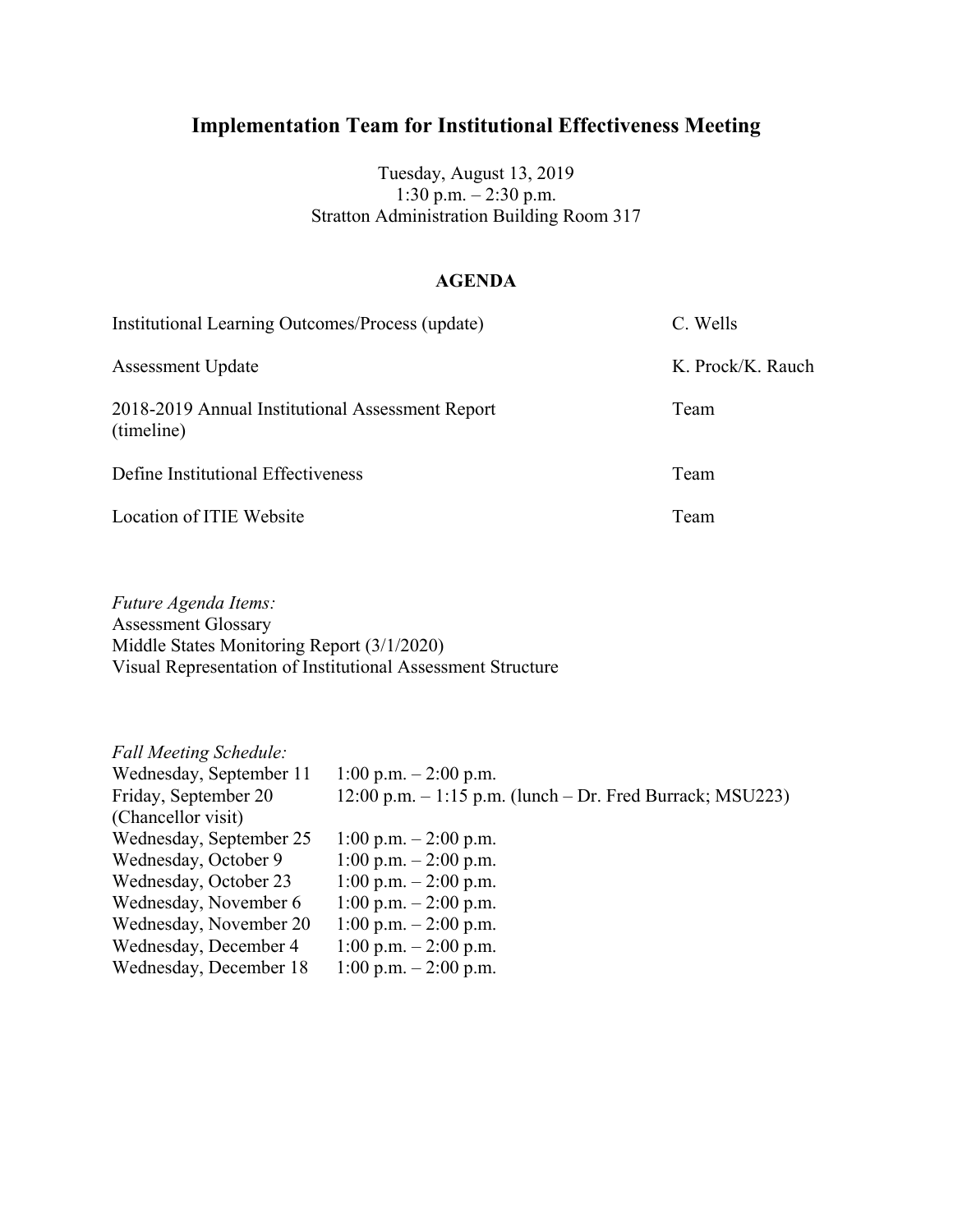Wednesday, September 11, 2019 1:00 p.m.  $- 2:00$  p.m. Stratton Administration Building Room 317

#### **AGENDA**

| Institutional Learning Outcomes/Process (update)                                             | C. Wells          |
|----------------------------------------------------------------------------------------------|-------------------|
| <b>Assessment Update</b>                                                                     | K. Prock/K. Rauch |
| <b>Assessment Glossary</b>                                                                   | K. Prock          |
| Academic Program Reviews (update)                                                            | K. Rauch          |
| Non-Academic Program Reviews (update)                                                        | C. Wells          |
| <b>Institutional Effectiveness Defined</b>                                                   | Team              |
| 2018-2019 Annual Institutional Assessment Report<br>(AAC, AUAC, GEAC, SPR - recommendations) | Team              |
| Location of ITIE Website                                                                     | Team              |
| Future Agenda Items:                                                                         |                   |

*Future Agenda Items:* Middle States Monitoring Report (3/1/2020) Visual Representation of Institutional Assessment Structure

*Fall Meeting Schedule:*

Friday, September 20, 2019  $\div$  8:15 a.m. – 9:00 a.m. Dr. F. Burrack. Plenary Session (MSU218)  $\div$  9:15 a.m. – 10:45 a.m. Dr. F. Burrack. Academic Unit Workshop (MSU218)  $\div$  11:00 a.m. – 12:00 p.m. Dr. D. Greenstein. Open Forum (MSU183)  $\div$  12:00 p.m. – 1:15 p.m. Dr. F. Burrack. Lunch (MSU322)  $\div$  1:30 p.m. – 3:30 p.m. Dr. F. Burrack. Administrative Unit Workshop (MSU218) Wednesday, September 25 1:00 p.m. – 2:00 p.m. (**CANCELED**) Wednesday, October 9 1:00 p.m. – 2:00 p.m.<br>Wednesday, October 23 1:00 p.m. – 2:00 p.m. Wednesday, October 23 Wednesday, November 6 1:00 p.m. - 2:00 p.m. Wednesday, November 20  $1:00 \text{ p.m.} - 2:00 \text{ p.m.}$ <br>Wednesday, December 4  $1:00 \text{ p.m.} - 2:00 \text{ p.m.}$ Wednesday, December 4 Wednesday, December  $18 \quad 1:00 \text{ p.m.} - 2:00 \text{ p.m.}$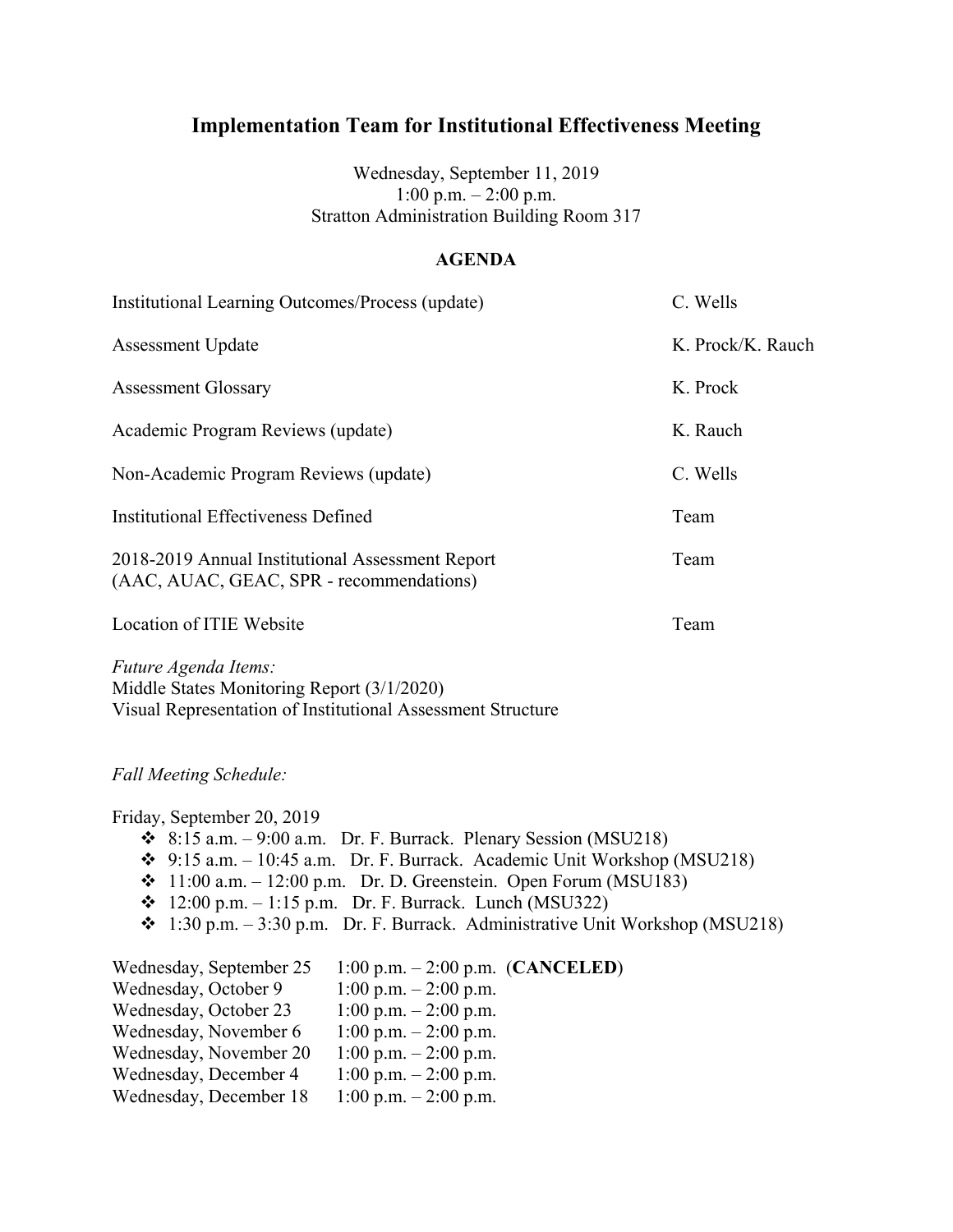Wednesday, October 9, 2019 1:00 p.m. – 2:00 p.m. Stratton Administration Building Room 317

### **AGENDA**

| Institutional Learning Outcomes/Process (update)                                                                                             |                                                                                                                                         | C. Wells           |
|----------------------------------------------------------------------------------------------------------------------------------------------|-----------------------------------------------------------------------------------------------------------------------------------------|--------------------|
| <b>Assessment Update</b>                                                                                                                     |                                                                                                                                         | K. Prock/K. Rauch  |
| <b>Assessment Glossary</b>                                                                                                                   |                                                                                                                                         | K. Prock           |
| Academic Program Reviews (update)                                                                                                            |                                                                                                                                         | K. Rauch           |
| Department of Athletics Five-Year External Review                                                                                            |                                                                                                                                         | M. Santos          |
| <b>ITIE Website</b>                                                                                                                          |                                                                                                                                         | B. Meares/C. Wells |
| <b>Check sheets and Planners Website</b><br>$\triangleright$ See D. Carroll summary<br>continuous improvement                                | $\triangleright$ Which annual report should reflect this evidence of                                                                    | B. Meares/C. Wells |
| 2018-2019 Annual Institutional Assessment Report<br>(AAC, AUAC, GEAC, SPR - recommendations)                                                 |                                                                                                                                         | Team               |
| Future Agenda Items:<br>Middle States Monitoring Report (3/1/2020)                                                                           | Visual Representation of Institutional Assessment Structure                                                                             |                    |
| Next Meeting:<br>Wednesday, October 23<br>Wednesday, November 6<br>Wednesday, November 20<br>Wednesday, December 4<br>Wednesday, December 18 | $1:00$ p.m. $-2:00$ p.m.<br>1:00 p.m. $- 2:00$ p.m.<br>$1:00$ p.m. $-2:00$ p.m.<br>$1:00$ p.m. $-2:00$ p.m.<br>$1:00$ p.m. $-2:00$ p.m. |                    |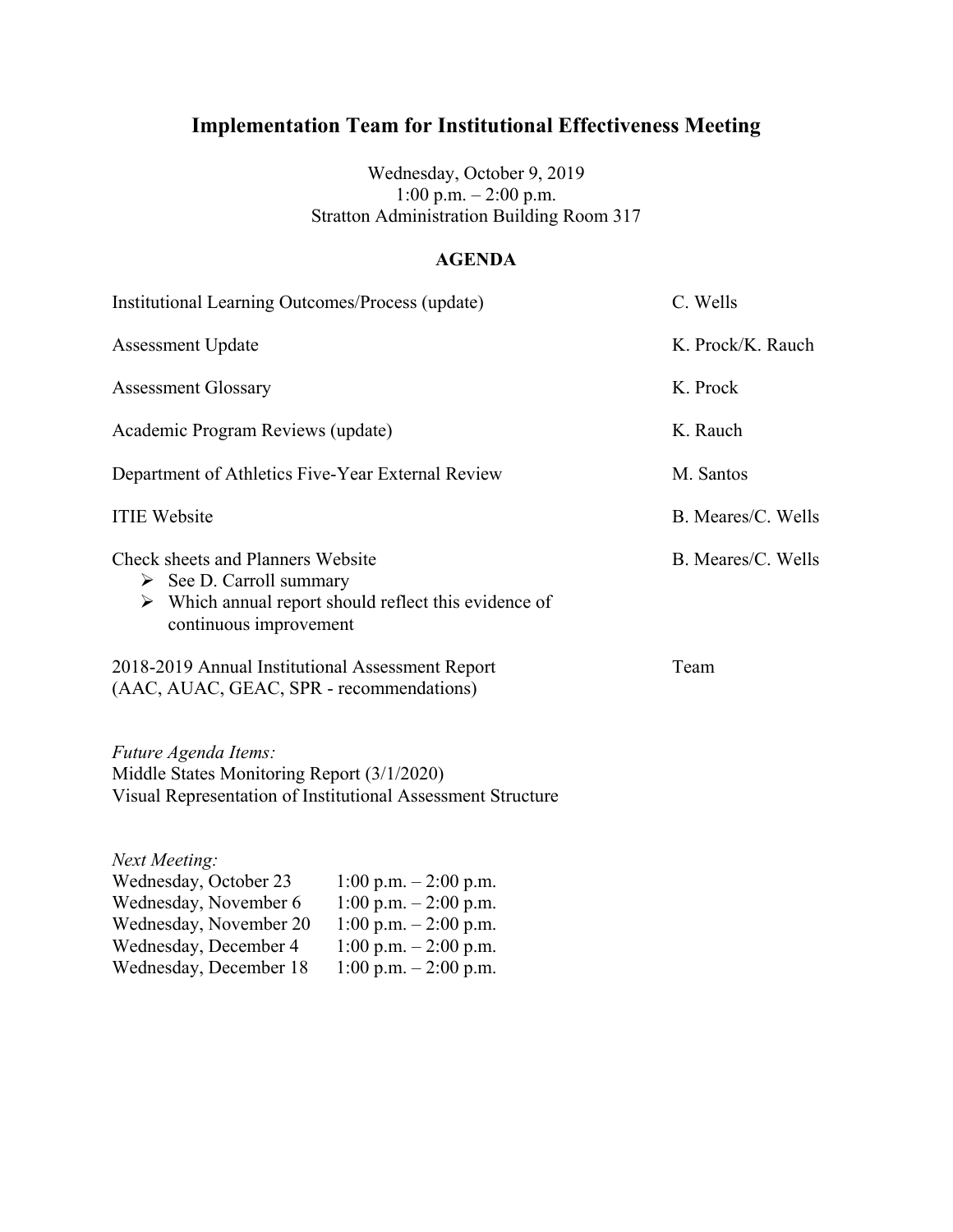Wednesday, October 23, 2019 1:00 p.m. – 2:00 p.m. Stratton Administration Building Room 317

## **AGENDA**

| <b>Assessment Update</b>                                                                                                                                                                                                                                                                                       | K. Prock/K. Rauch |
|----------------------------------------------------------------------------------------------------------------------------------------------------------------------------------------------------------------------------------------------------------------------------------------------------------------|-------------------|
| <b>Academic Program Review Process</b>                                                                                                                                                                                                                                                                         | K. Rauch          |
| <b>Administrative Unit Assessment Council</b><br>Non-Academic Program Reviews (feedback to<br>$\bullet$<br>Vice Presidents)<br>• 2018-2019 Administrative Units and Programs Annual<br>Assessment Report (draft) (review revised charge, key<br>findings, and recommendations)<br>• Annual Assessment Template | C. Wells          |
| <b>Visual Representation of Assessment Process</b>                                                                                                                                                                                                                                                             | Team              |
| Middle States Monitoring Report (3/1/2020)                                                                                                                                                                                                                                                                     | Team              |
| 2018-2019 Annual Institutional Assessment Report<br>(AAC, AUAC, GEAC, SPR - recommendations)                                                                                                                                                                                                                   | Team              |

| Next Meeting:          |                         |
|------------------------|-------------------------|
| Wednesday, November 6  | 1:00 p.m. $-2:00$ p.m.  |
| Wednesday, November 20 | 1:00 p.m. $-$ 2:00 p.m. |
| Wednesday, December 4  | 1:00 p.m. $-$ 2:00 p.m. |
| Wednesday, December 18 | 1:00 p.m. $- 2:00$ p.m. |
|                        |                         |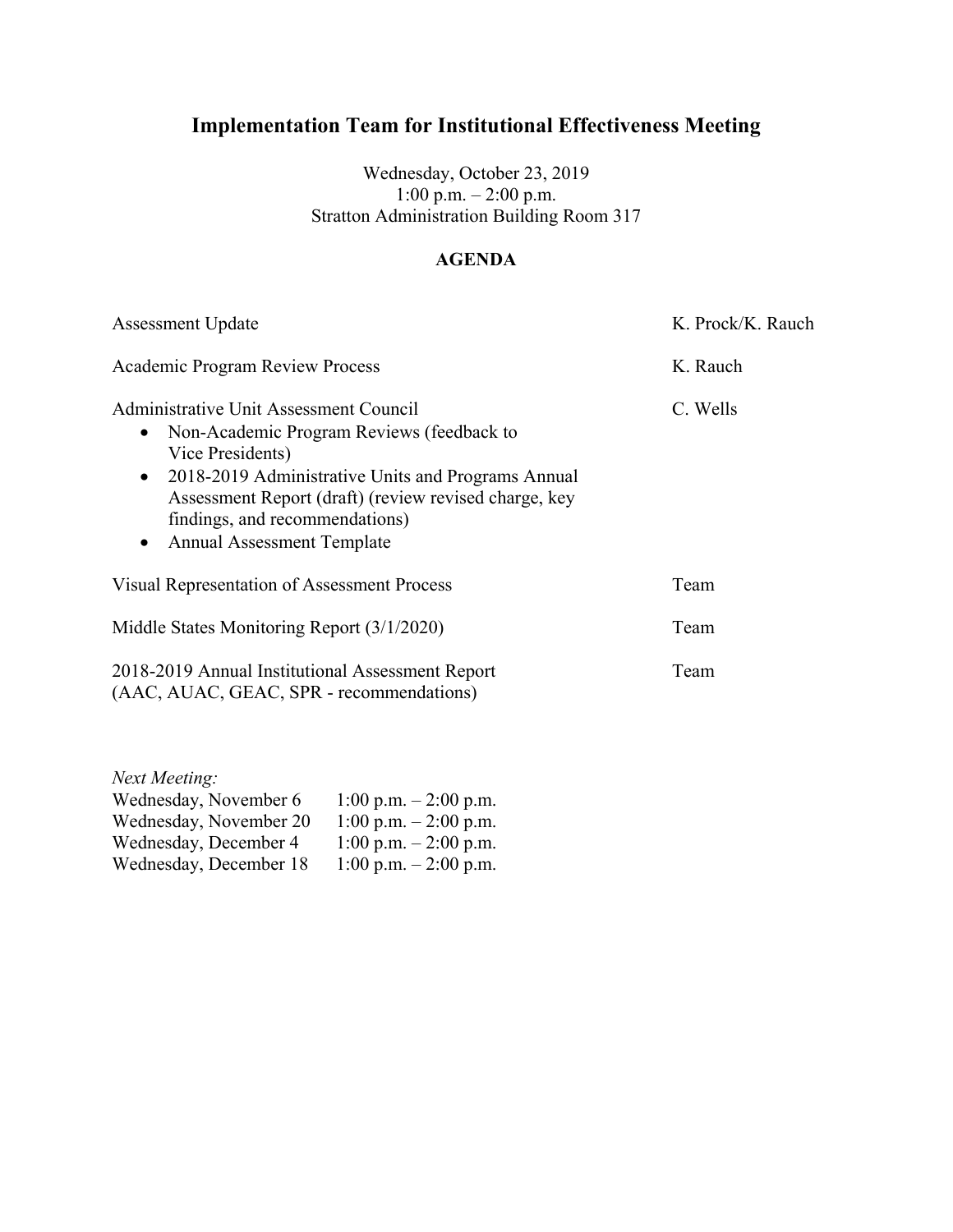Wednesday, November 6, 2019 1:00 p.m.  $- 2:00$  p.m. Stratton Administration Building Room 317

#### **AGENDA**

Assessment Update K. Prock/K. Rauch

Middle States Monitoring Report (3/1/2020) Team

- $\triangleright$  Middle States Recommendations (K. Prock/K. Rauch)
- $\triangleright$  Draft Outline (C. Wells)
- $\triangleright$  Create Visual Representation of Assessment Process (K. Prock)
- $\triangleright$  Change Mission/Charge of AUAC (C. Wells)
- Update Undergraduate and Graduate Catalogs (2019-2020) (C. Wells/B. Meares)
- $\triangleright$  Update Faculty Handbook (2019-2020) (C. Wells)
- $\triangleright$  Create Institutional Effectiveness Website (C. Wells)
- Update Student Consumer Information Website (C. Wells)
- Update Middle States Document Repository (C. Wells/B. Meares)

Administrative Unit Assessment Council (update) C. Wells

- $\triangleright$  Next meeting (Tuesday, December 3, 2019)
- 2018-2019 Administrative Units and Programs Annual Assessment Report (updated draft)
- Annual Assessment Template

2018-2019 Annual Institutional Assessment Report Team (AAC, AUAC, GEAC, SPRC - recommendations)

*Next Meeting:* Wednesday, November 20  $1:00 \text{ p.m.} - 2:00 \text{ p.m.}$ Wednesday, December 4  $1:00 \text{ p.m.} - 2:00 \text{ p.m.}$ Wednesday, December 18 1:00 p.m. – 2:00 p.m.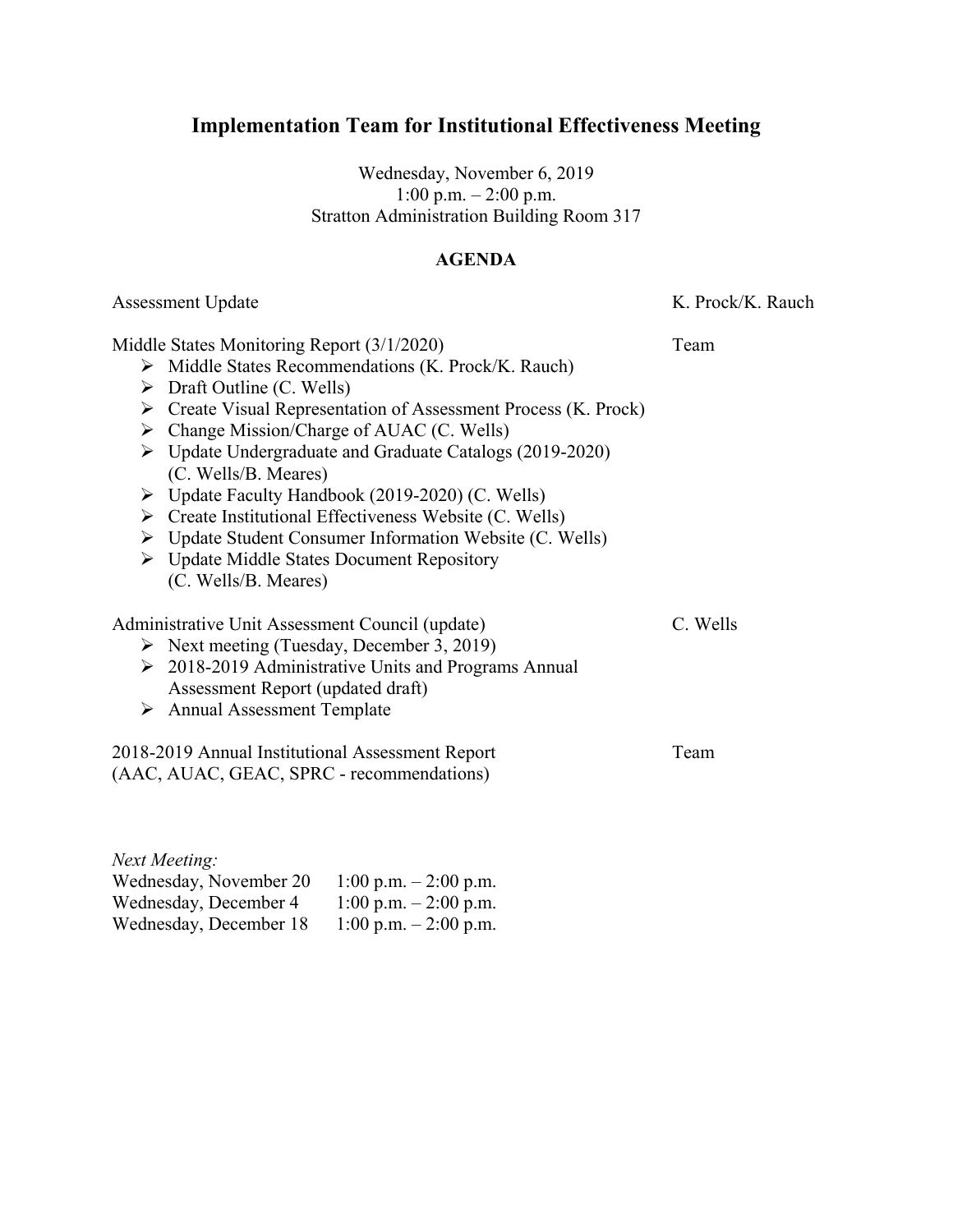Wednesday, November 20, 2019 1:00 p.m. – 2:00 p.m. Stratton Administration Building Room 317

### **AGENDA**

| <b>Assessment Update</b>                                                                                                                                                                                                                                                                                                                             | K. Prock/K. Rauch |
|------------------------------------------------------------------------------------------------------------------------------------------------------------------------------------------------------------------------------------------------------------------------------------------------------------------------------------------------------|-------------------|
| Middle States Monitoring Report (3/1/2020)<br>$\triangleright$ Visual Representation of Assessment Process (K. Prock)<br>(General Education Committee Bylaws)<br>Institutional Effectiveness Website (C. Wells/K. Prock)<br>➤<br>$\triangleright$ Implementation Team Website (C. Wells)<br>Institutional Learning Outcomes (C. Wells/K. Prock)<br>➤ | Team              |
| Administrative Unit Assessment Council (update)<br>$\triangleright$ Next meeting (Tuesday, December 3, 2019)<br>$\triangleright$ November 8 e-mail to Council<br>$\geq 2018-2019$ Administrative Units and Programs Annual<br>Assessment Report (updated draft)                                                                                      | C. Wells          |
| 2018-2019 Annual Institutional Assessment Report<br>(AAC, AUAC, GEAC, SPRC - recommendations)                                                                                                                                                                                                                                                        | Team              |

*Next Meeting:* Wednesday, December 4  $1:00$  p.m.  $- 2:00$  p.m.<br>Wednesday, December 18  $1:00$  p.m.  $- 2:00$  p.m. Wednesday, December 18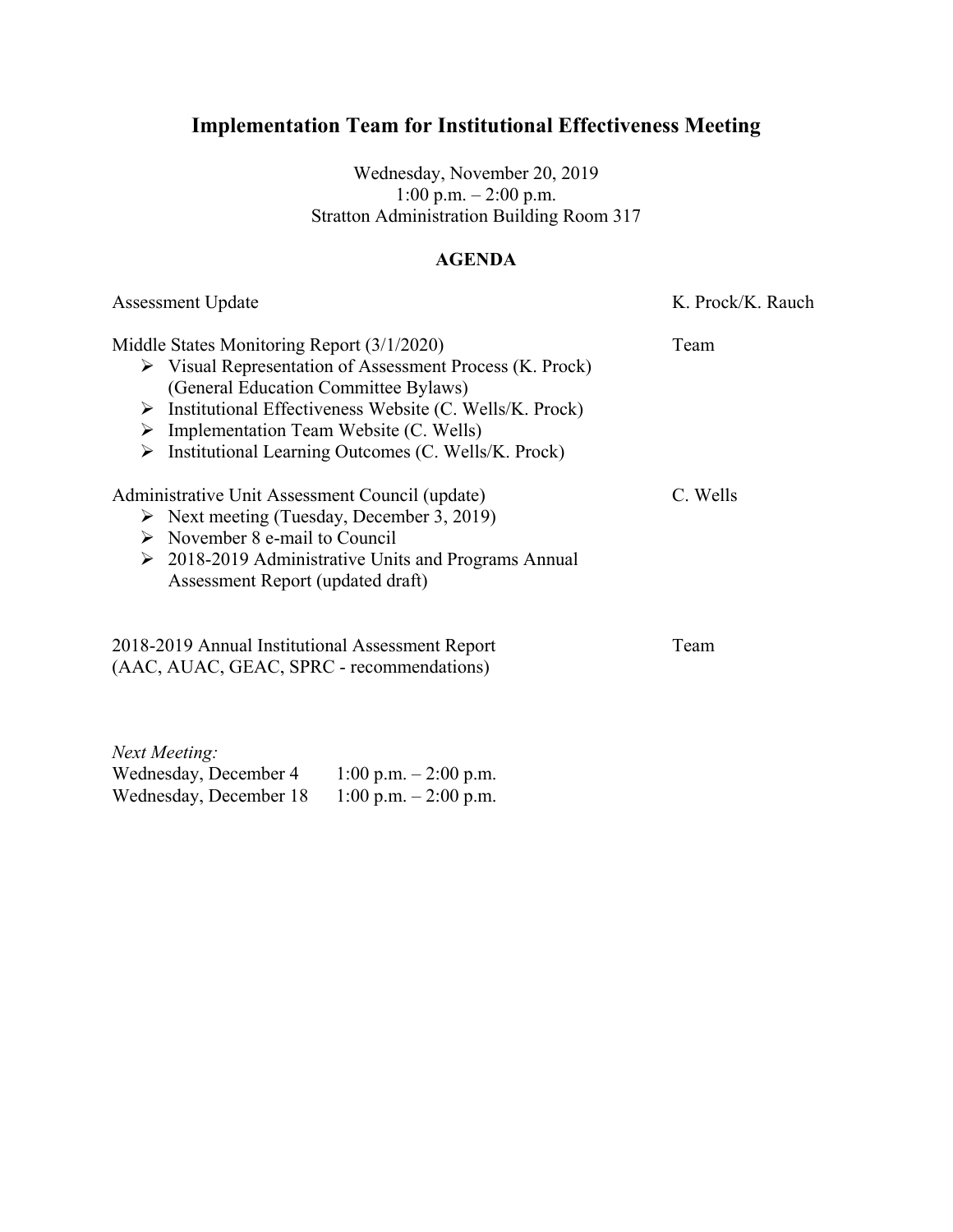Wednesday, December 18, 2019 1:00 p.m.  $- 2:00$  p.m. Stratton Administration Building Room 317

#### **AGENDA**

| <b>Assessment Update</b>                                                                                                                                                                                                                                                                               | K. Prock/K. Rauch |
|--------------------------------------------------------------------------------------------------------------------------------------------------------------------------------------------------------------------------------------------------------------------------------------------------------|-------------------|
| Middle States Monitoring Report (3/1/2020)<br>• Visual Representation of Assessment Process<br>(A. Cirucci/K. Prock)<br>Institutional Learning Outcomes (K. Prock/C. Wells)<br>$\bullet$<br>Institutional Effectiveness Website (K. Prock/C. Wells)<br>Implementation Team Website (K. Prock/C. Wells) | Team              |
| Administrative Unit Assessment Council (update)<br>Next meeting (Tuesday, January 7, 2020)<br>$\bullet$<br>2018-2019 Administrative Units and Programs Annual<br>$\bullet$<br>Assessment Report (updated draft)                                                                                        | C. Wells          |
| Non-academic Self-Studies and External Reviews<br><b>Community Outreach</b><br>$\bullet$<br><b>Human Resources</b><br>$\bullet$                                                                                                                                                                        | Team              |
| 2018-2019 Annual Institutional Assessment Report<br>(AAC, AUAC, GEAC, SPRC) (draft)                                                                                                                                                                                                                    | Team              |

- Wednesday, January 8  $1:00 \text{ p.m.} 2:00 \text{ p.m.}$
- Wednesday, January 22  $1:00 \text{ p.m.} 2:00 \text{ p.m.}$ <br>• Wednesday, February 5  $1:00 \text{ p.m.} 2:00 \text{ p.m.}$ • Wednesday, February 5
- 
- Wednesday, February 12  $1:00 \text{ p.m.} 2:00 \text{ p.m.}$ <br>• Wednesday, February 26  $1:00 \text{ p.m.} 2:00 \text{ p.m.}$ • Wednesday, February 26
- Wednesday, March  $25$  1:00 p.m. 2:00 p.m.
- Wednesday, April 8  $1:00 \text{ p.m.} 2:00 \text{ p.m.}$
- 
- Wednesday, April 22  $1:00 \text{ p.m.} 2:00 \text{ p.m.}$
- Wednesday, May 6  $1:00 \text{ p.m.} 2:00 \text{ p.m.}$
- Wednesday, May 27  $1:00 \text{ p.m.} 2:00 \text{ p.m.}$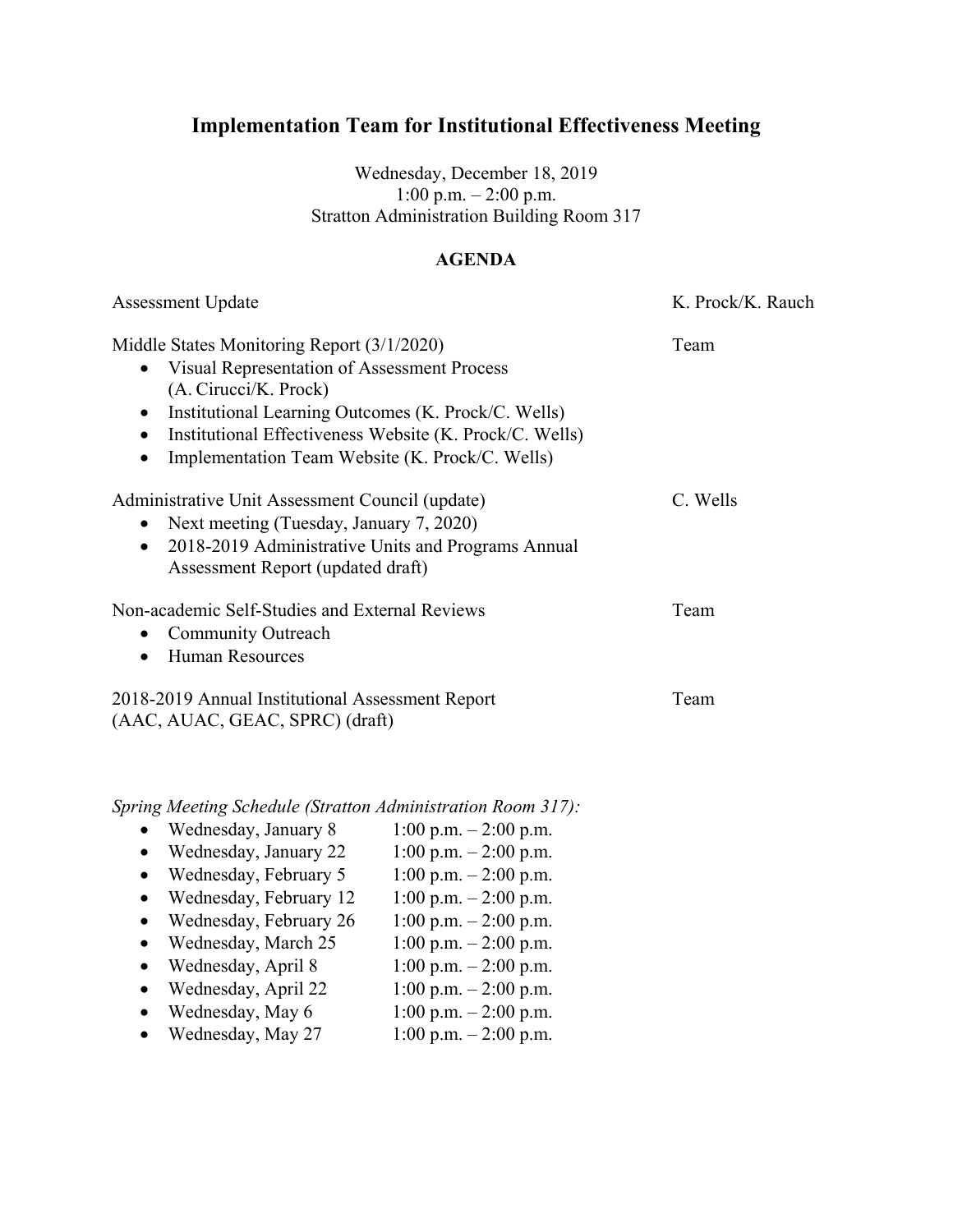Wednesday, January 8, 2020 1:00 p.m.  $- 2:00$  p.m. Stratton Administration Building Room 317

#### **AGENDA**

| <b>Assessment Update</b>                                                                                                        | K. Prock/K. Rauch   |
|---------------------------------------------------------------------------------------------------------------------------------|---------------------|
| Assessment Infrastructure Diagram                                                                                               | A. Cirucci/K. Prock |
| Strategic Plan Review                                                                                                           | N. Cartwright       |
| Middle States Monitoring Report March 1, 2020 (draft)                                                                           | Team                |
| Institutional Assessment Report 2018-2019 (draft)                                                                               | Team                |
| Administrative Units and Programs Annual Assessment<br>Report 2018-2019 (draft)                                                 | Team                |
| Non-academic Self-Studies and External Reviews<br><b>Community Outreach</b><br>$\bullet$<br><b>Human Resources</b><br>$\bullet$ | Team                |

As May Arise

- Wednesday, January 22  $1:00 \text{ p.m.} 2:00 \text{ p.m.}$
- Wednesday, February 5  $1:00 \text{ p.m.} 2:00 \text{ p.m.}$
- Wednesday, February 12  $1:00 \text{ p.m.} 2:00 \text{ p.m.}$
- Wednesday, February 26  $1:00 \text{ p.m.} 2:00 \text{ p.m.}$
- 
- Wednesday, March 25  $1:00 \text{ p.m.} 2:00 \text{ p.m.}$ <br>• Wednesday, April 8  $1:00 \text{ p.m.} 2:00 \text{ p.m.}$ • Wednesday, April 8
- Wednesday, April 22  $1:00 \text{ p.m.} 2:00 \text{ p.m.}$
- Wednesday, May  $6 \t 1:00 \t p.m. 2:00 \t p.m.$
- Wednesday, May 27  $1:00 \text{ p.m.} 2:00 \text{ p.m.}$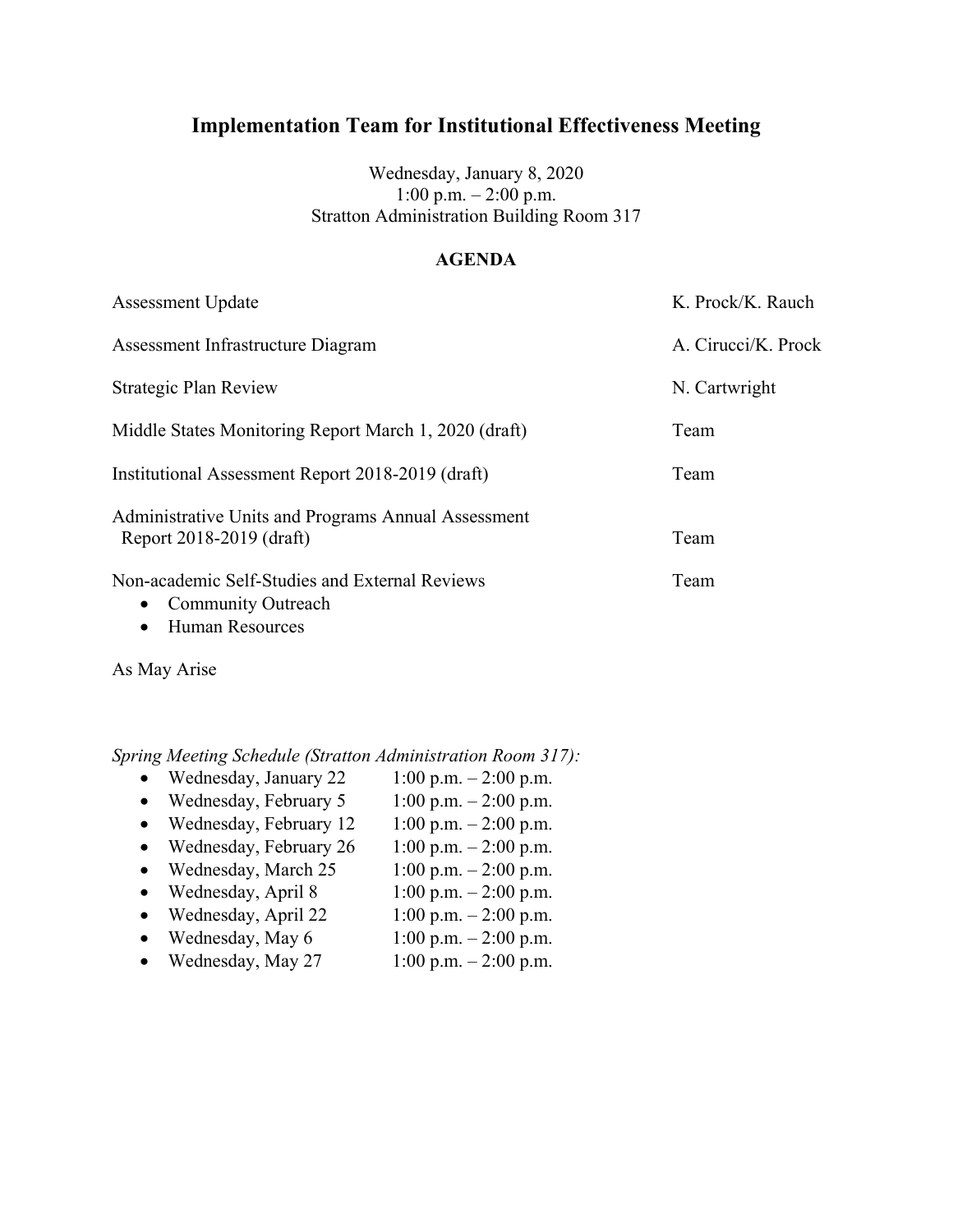Wednesday, January 22, 2020 1:00 p.m.  $-2:00$  p.m. Stratton Administration Building Room 317

#### **AGENDA**

| <b>Assessment Update</b>                                                                                 | K. Prock/K. Rauch   |
|----------------------------------------------------------------------------------------------------------|---------------------|
| Assessment Infrastructure Diagram                                                                        | A. Cirucci/K. Prock |
| Strategic Plan Review                                                                                    | N. Cartwright       |
| Institutional Assessment Report 2018-2019 (1-13-20 draft)                                                | Team                |
| Administrative Units and Programs Annual Assessment<br>Report 2018-2019 (1-17-20 draft)                  | Team                |
| Non-academic Self-Studies and External Reviews<br>• Community Outreach<br>$\blacksquare$ Luman Dagayraag | Team                |

• Human Resources

As May Arise

- Wednesday, February 5  $1:00 \text{ p.m.} 2:00 \text{ p.m.}$
- Wednesday, February 12  $1:00 \text{ p.m.} 2:00 \text{ p.m.}$
- Wednesday, February 26  $1:00 \text{ p.m.} 2:00 \text{ p.m.}$
- Wednesday, March  $25$  1:00 p.m.  $2:00$  p.m.
- Wednesday, April 8  $1:00 \text{ p.m.} 2:00 \text{ p.m.}$
- Wednesday, April 22  $1:00 \text{ p.m.} 2:00 \text{ p.m.}$
- Wednesday, May  $6 \t 1:00 \t p.m. 2:00 \t p.m.$
- Wednesday, May 27  $1:00 \text{ p.m.} 2:00 \text{ p.m.}$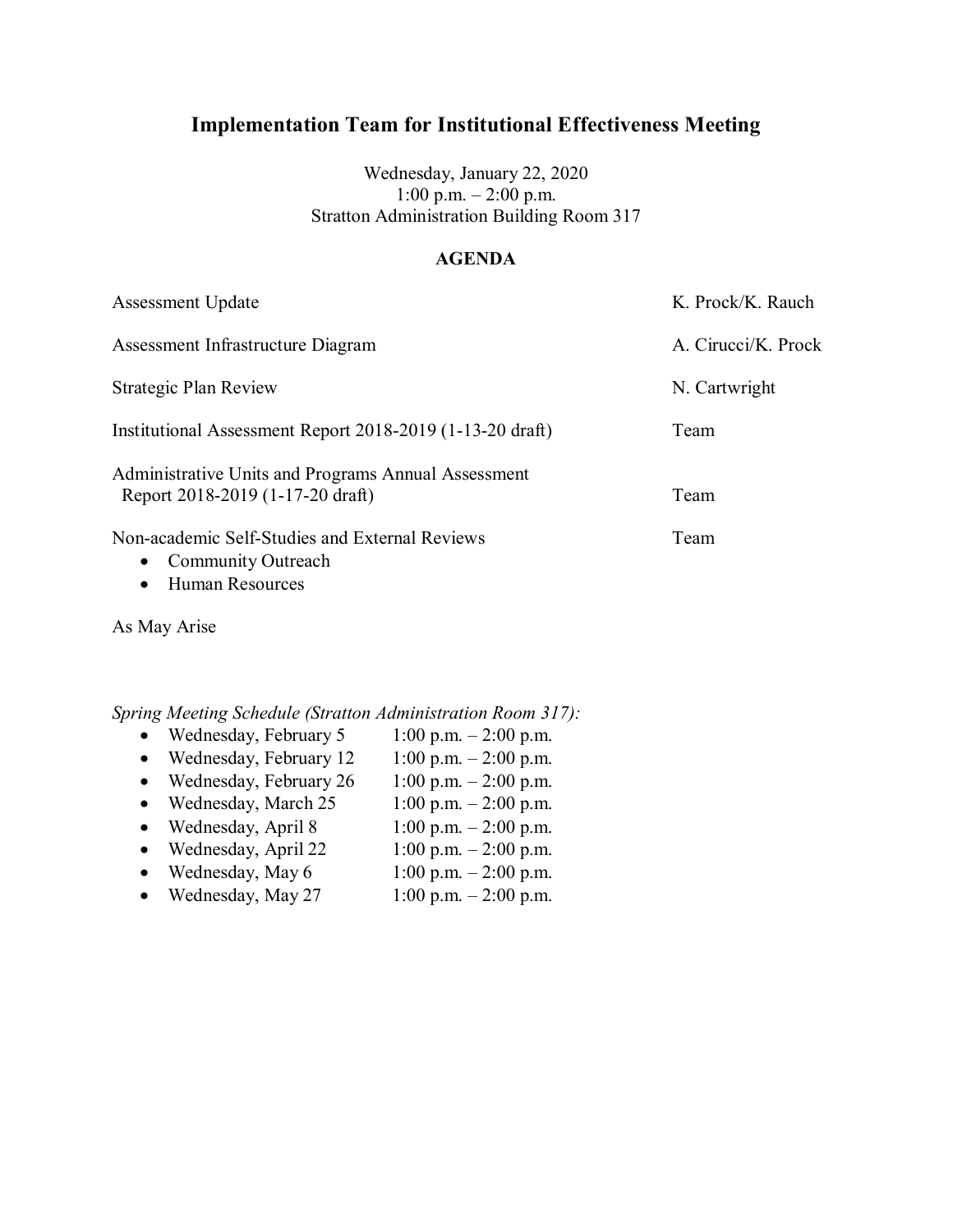Wednesday, February 12, 2020 1:00 p.m.  $-2:00$  p.m. Stratton Administration Building Room 317

### **AGENDA**

Assessment Update K. Prock/K. Rauch Institutional Assessment Report 2018-2019 Team Middle States Monitoring Report (draft) K. Prock/K. Rauch/ C. Wells Middle States Monitoring Report Site Visit (draft) C. Wells Non-academic Self-Studies and External Reviews Team • Community Outreach

• Human Resources

As May Arise

- Wednesday, February 26  $1:00 \text{ p.m.} 2:00 \text{ p.m.}$
- Wednesday, March  $25$  1:00 p.m. 2:00 p.m.
- Wednesday, April 8  $1:00 \text{ p.m.} 2:00 \text{ p.m.}$
- Wednesday, April 22  $1:00 \text{ p.m.} 2:00 \text{ p.m.}$
- Wednesday, May  $6$  1:00 p.m. 2:00 p.m.
- Wednesday, May 27  $1:00 \text{ p.m.} 2:00 \text{ p.m.}$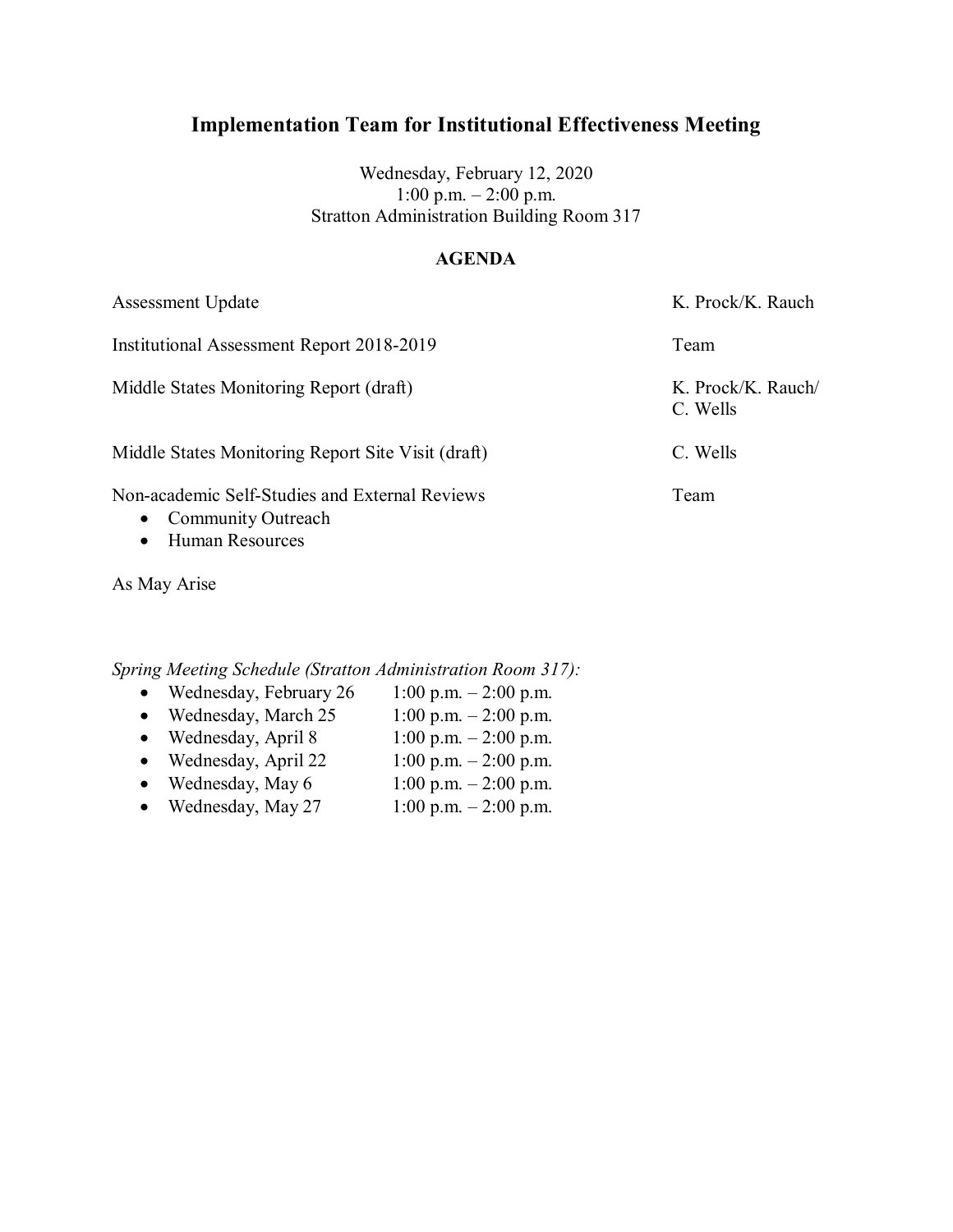Wednesday, February 26, 2020 1:00 p.m. – 2:00 p.m. Stratton Administration Building Room 317

### **AGENDA**

| <b>Assessment Update</b>                                                                    | K. Prock/K. Rauch              |
|---------------------------------------------------------------------------------------------|--------------------------------|
| Middle States Monitoring Report                                                             | K. Prock/K. Rauch/<br>C. Wells |
| Middle States Monitoring Report Site Visit                                                  | C. Wells                       |
| Non-Academic Unit Assessment                                                                | K. Prock/C. Wells              |
| Non-academic Self-Studies and External Reviews<br>• Community Outreach<br>• Human Resources | Team                           |

As May Arise

- 
- Wednesday, March 25  $1:00 \text{ p.m.} 2:00 \text{ p.m.}$ <br>• Wednesday, April 8  $1:00 \text{ p.m.} 2:00 \text{ p.m.}$  $\bullet$  Wednesday, April 8
- Wednesday, April 22  $1:00 \text{ p.m.} 2:00 \text{ p.m.}$
- Wednesday, May  $6 \t 1:00 \t p.m. 2:00 \t p.m.$
- Wednesday, May 27  $1:00 \text{ p.m.} 2:00 \text{ p.m.}$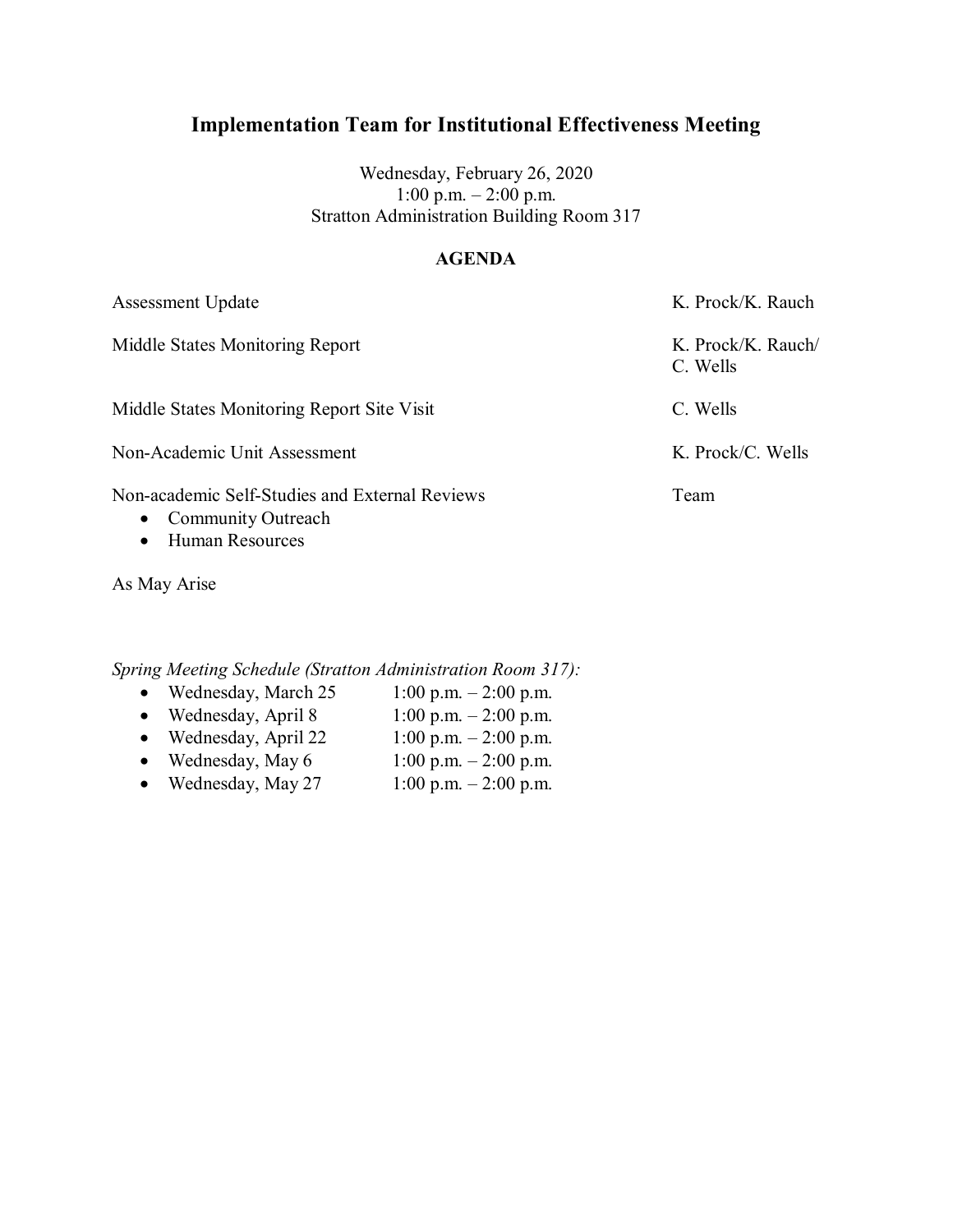Wednesday, April 8, 2020 1:00 p.m. – 2:00 p.m. Zoom Meeting

### **AGENDA**

| <b>Assessment Update</b>                                                                 | K. Prock/K. Rauch |
|------------------------------------------------------------------------------------------|-------------------|
| Middle States Update                                                                     | C. Wells          |
| Non-Academic Unit Assessment Update<br>• Policy/Procedure Statement                      | K. Prock/C. Wells |
| Non-academic Self-Studies and External Reviews<br><b>Community Outreach</b><br>$\bullet$ | Team              |

As May Arise

• Human Resources

*Spring Meeting Schedule (Stratton Administration Room 317 or Zoom Meeting):*

- Wednesday, April 22  $1:00 \text{ p.m.} 2:00 \text{ p.m.}$
- Wednesday, May  $6$  1:00 p.m. 2:00 p.m.
- Wednesday, May 27  $1:00 \text{ p.m.} 2:00 \text{ p.m.}$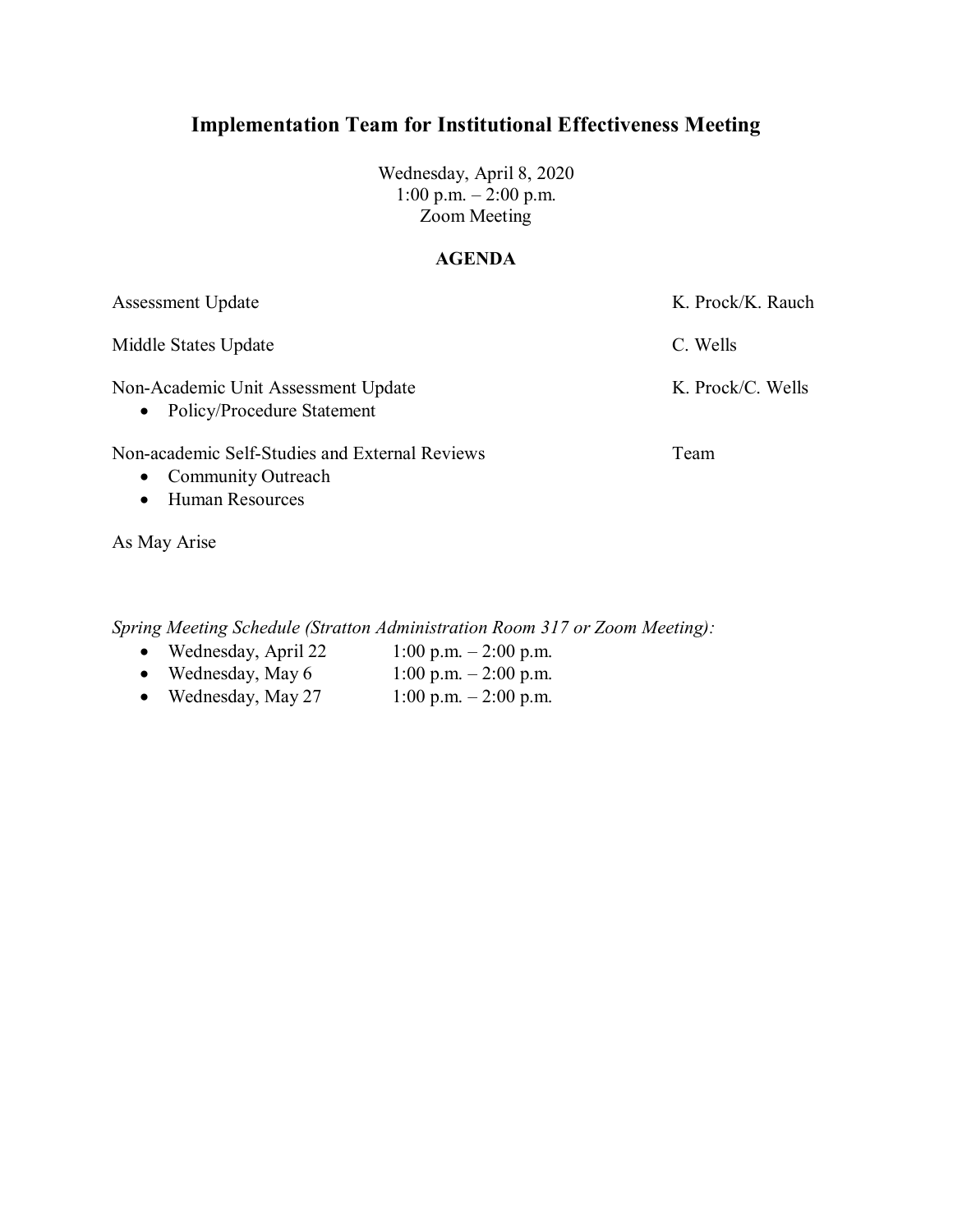Wednesday, April 22, 2020 1:00 p.m. – 2:00 p.m. Zoom Meeting

### **AGENDA**

| <b>Assessment Update</b><br>Middle States Conversation with Dr. Idna Corbett<br>Non-Academic Self-Studies and External Reviews (Update) |                                                                              | K. Prock/K. Rauch    |                                        |
|-----------------------------------------------------------------------------------------------------------------------------------------|------------------------------------------------------------------------------|----------------------|----------------------------------------|
|                                                                                                                                         |                                                                              | C. Wells<br>C. Wells |                                        |
|                                                                                                                                         |                                                                              |                      | Non-Academic Unit Assessment Procedure |
|                                                                                                                                         | 1. Update unit listing in Nuventive.                                         |                      |                                        |
|                                                                                                                                         | 2. Review/update mission statement.                                          |                      |                                        |
|                                                                                                                                         | 3. Review/update unit operational goals and/or<br>student learning outcomes. |                      |                                        |
|                                                                                                                                         | 4. Complete template (K. Prock to provide).                                  |                      |                                        |
|                                                                                                                                         | 5. Ensure self-studies and external reviews are<br>completed as scheduled.   |                      |                                        |
|                                                                                                                                         | Non-academic Self-Studies and External Reviews                               | Team                 |                                        |
| $\bullet$                                                                                                                               | <b>Community Outreach</b>                                                    |                      |                                        |
|                                                                                                                                         | <b>Human Resources</b>                                                       |                      |                                        |

As May Arise

*Spring Meeting Schedule (Stratton Administration Room 317 or Zoom Meeting):* 

- Wednesday, May  $6$  1:00 p.m. 2:00 p.m.
- Wednesday, May 27  $1:00 \text{ p.m.} 2:00 \text{ p.m.}$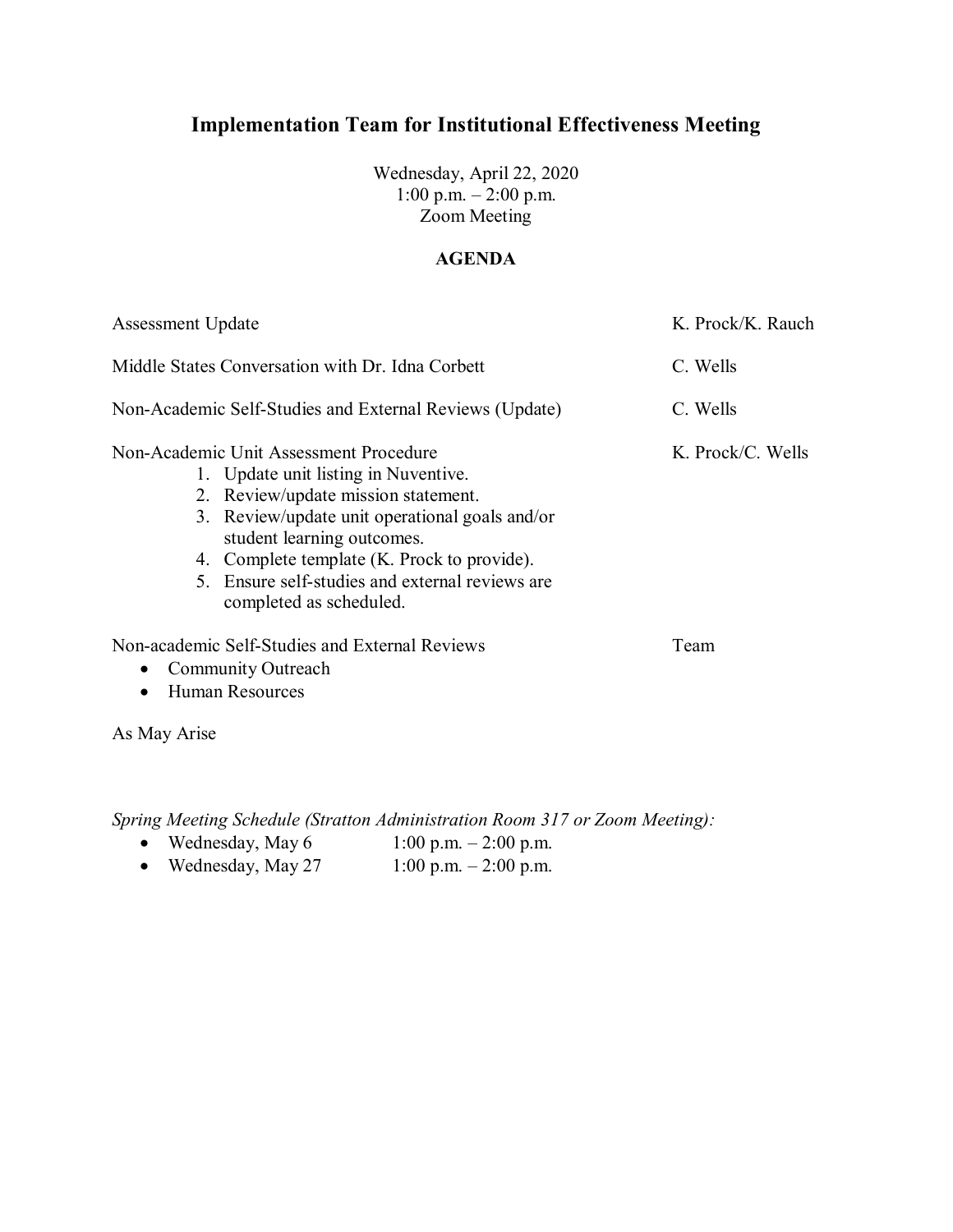Wednesday, May 27, 2020 1:00 p.m. – 2:00 p.m. Zoom Meeting

### **AGENDA**

| <b>Assessment Update</b>                                                                                                                                                                                                    | K. Prock/K. Rauch  |  |
|-----------------------------------------------------------------------------------------------------------------------------------------------------------------------------------------------------------------------------|--------------------|--|
| <b>Institutional Assessment Document Repository</b><br>Kutztown University Decennial Self-Study<br>$\bullet$<br><b>SharePoint Site</b><br>https://www.kutztown.edu/about-ku/administration/institutional-effectiveness.html | B. Meares/C. Wells |  |
| Non-Academic Self-Studies and External Reviews (update)                                                                                                                                                                     | C. Wells           |  |
| <b>Administrative Unit Assessment Council</b><br>• Unit Assessment Template (K. Prock)<br>Professional Development<br>Timeline*                                                                                             | C. Wells           |  |
| Non-academic Self-Studies and External Reviews<br>• Community Outreach<br>• Distance Education<br><b>Human Resources</b>                                                                                                    | Team               |  |
| Future Meetings                                                                                                                                                                                                             | C. Wells           |  |

As May Arise

|                        | *Timeline – Administrative Unit Assessment                                                                                                                       |
|------------------------|------------------------------------------------------------------------------------------------------------------------------------------------------------------|
| <i>August 21, 2020</i> | Review/revise mission statement; define core functions for 2020-2021;<br>review/update unit operational goals and/or student learning outcomes for<br>2020-2021. |
| November 16, 2020      | Define criteria for success for each goal/student learning outcome; identify<br>measures for each goal and student learning outcome.                             |
| December 18, 2020      | Final report for academic year 2019-2020.                                                                                                                        |
| September 30, 2021     | Submit summary of findings for each goal/student learning outcome and                                                                                            |
|                        | recommended response to the data.                                                                                                                                |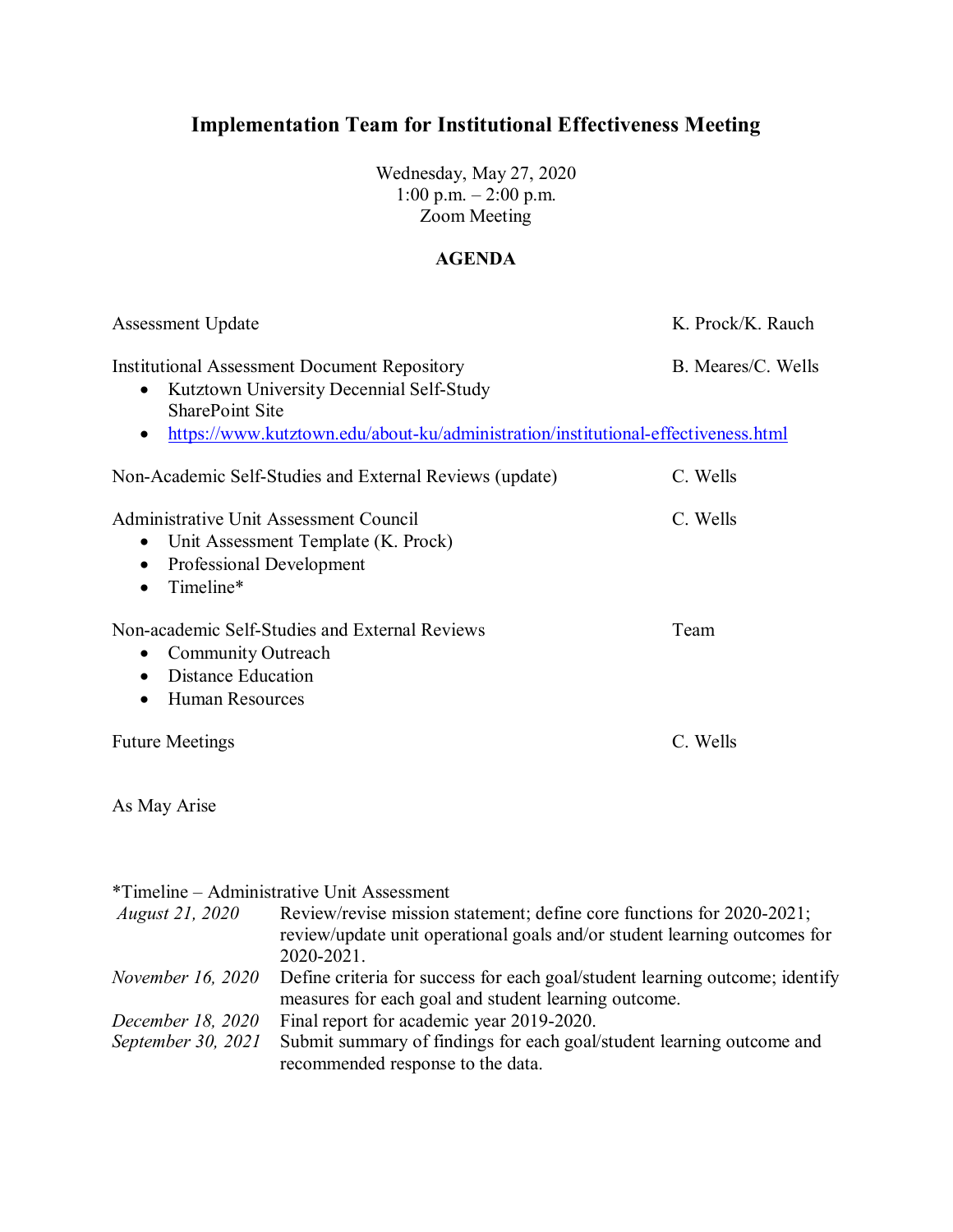Wednesday, July 1, 2020 1:00 p.m. – 2:00 p.m. Zoom Meeting

### **AGENDA**

| Replacement for A. Cirucci                                             | Team               |  |
|------------------------------------------------------------------------|--------------------|--|
| Assessment/Academic Assessment Council (Updates)                       | K. Prock/K. Rauch  |  |
| Middle States Commission on Higher Education (Updates)                 |                    |  |
| Annual Institutional Update $(7/13/20 - 8/14/20)$                      | N. Cartwright      |  |
| Middle States - KU History of Accreditation<br>$\bullet$               | C. Wells           |  |
| Follow-up Site Visit (11/12/20-11/13/20)<br>$\bullet$                  | C. Wells           |  |
| (optional virtual site visit/delayed site visit)                       |                    |  |
| Kutztown University Decennial Self-Study                               |                    |  |
| SharePoint Site $(6/11/20$ meeting with H. Fox/A. Mull)                | B. Meares/C. Wells |  |
| Non-Academic Program Review Schedule (6/16/20)                         | C. Wells           |  |
| Administrative Unit Assessment Council (Update)                        | C. Wells           |  |
| Administrative Unit Goal Assessment Template<br>Timeline*<br>$\bullet$ | K. Prock           |  |
|                                                                        |                    |  |
| Rubric – Review of Non-Academic Assessment Plans                       | Team               |  |
| Rubric – Review of Non-Academic Self-Studies and External              |                    |  |
| Reviews                                                                | Team               |  |
| Community Outreach                                                     |                    |  |
| <b>Distance Education</b><br>$\bullet$                                 |                    |  |

• Human Resources

\*Timeline – Administrative Unit Assessment

|                          | <i>September 30, 2020</i> Review/revise mission statement; define core functions for 2020-2021; |
|--------------------------|-------------------------------------------------------------------------------------------------|
|                          | review/update unit operational goals and/or student learning outcomes for                       |
|                          | 2020-2021.                                                                                      |
| <i>November 16, 2020</i> | Define criteria for success for each goal/student learning outcome; identify                    |
|                          | measures for each goal and student learning outcome.                                            |
| December 18, 2020        | Final report for academic year 2019-2020.                                                       |
| September 30, 2021       | Submit summary of findings for each goal/student learning outcome and                           |
|                          | recommended response to the data.                                                               |